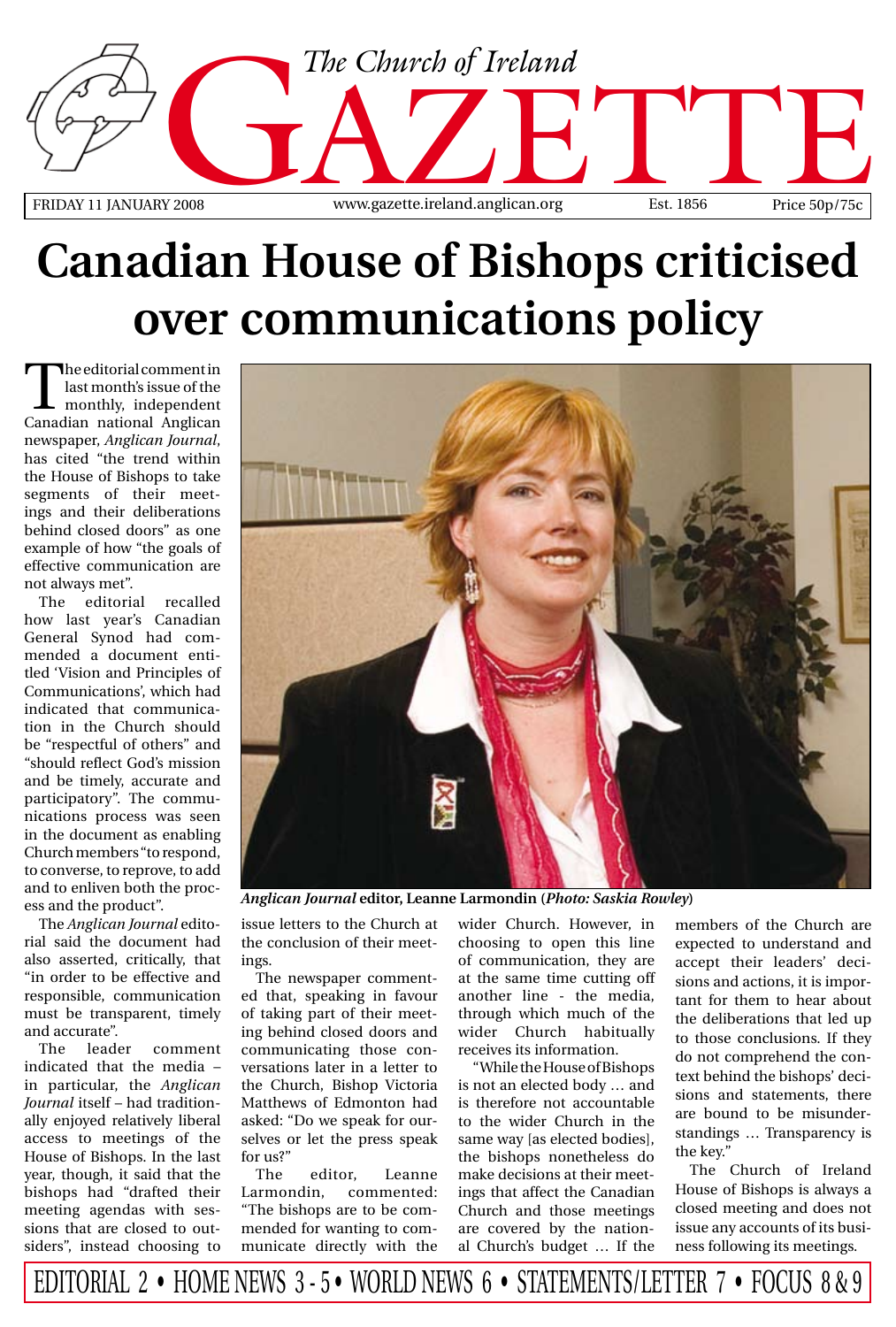## 2 - FRIDAY 11 JANUARY 2008  $Gazette$   $View$  church of Ireland gazette

### *The Church of Ireland* JAZETTE

*Editorial, Advertising and Circulation* **3, Wallace Avenue, Lisburn BT27 4AA Telephone: 028 9267 5743 (from Republic 048 9267 5743) Fax: 028 9266 7580 e-mail:gazette@ireland.anglican.org www.gazette.ireland.anglican.org Hours: 9.00am - 1.00pm**

> *Editor***: Canon Ian Ellis** *Assistant Editor:* **The Revd Clifford Skillen** *Freelance Journalist:* **Harry Allen** *Assistant Editor Online:* **The Revd Craig McCauley** *Office Manager:* **Ella McLoughlin** *Office Administrator:* **Leah Grant**

**Classified Advertisements (which must be prepaid) £8 / €12 (maximum 20 words); Semi Display and Display advertisements £5 / €8 per single column cm. (minimum 5cm); 17.5% V.A.T. payable on all N.I. advertising. Advertisements should reach the above address on the Friday prior to date of publication.**

The views expressed in the features, news reports, letters and book reviews are not necessarily those of the Editor. Editorial comment and other articles do not necessarily contain the official views of the Church of Ireland. The Editor reserves the right to decline any advertisement, letter or other material without assigning any reason. Publication of advertisments does not necessarily imply endorsement of products or services advertised.

**Registered as a newspaper at the G.P.O. Typesetting and Make-up by In-House Publications Tel: 028 3835 5060 Printed by Spectator Newspapers, Bangor**

# Editorial

### THE DOCTRINE COMMISSION

In 2004, the bishops of the Church<br>of Ireland established a Church<br>Commission on Doctrine. However, as n 2004, the bishops of the Church of Ireland established a Church Lof Ireland Bishops' Advisory any distinction between, on the one hand, the bishops meeting as a group and, on the other hand, the House of Bishops, is difficult to keep clear, the move to establish the Commission was questionable from the outset. It became more questionable when it was announced that the Commission was to report specifically to the House of Bishops. Thus, the General Synod would not be part of any reporting procedure.

The faith of the Church is a matter for the whole Church. Certainly, bishops must guard the faith, yet it is not their faith that they must guard by their office but the Church's faith. The teaching and guarding of the Church's faith is a solemn obligation of all three sacred orders, and bishops have a special responsibility in this, as in the areas of Church unity, discipline and mission. Because the faith that is to be guarded is the faith of the whole Church, doctrine is very much a matter for the General Synod as a whole, that is, the House of Bishops and the House of Representatives - bishops, clergy and people - deliberating together. The Doctrine Commission (as it is now widely known in 'shorthand') simply should not have been set up as it was.

So far, the bishops' Doctrine Commission has produced the document, *The Authority of Scripture* (2006). However, when one looks at this publication, one finds that it is a series of five essays written independently by members of the Commission. It is not an agreed report at all, however interesting the contributors' essays may be. Having said that, the document did have six agreed theses on the subject of Scriptural authority, but these covered less than two pages in the 167-page 'report'. Moreover, they were elementary theses and it is certain that the bishops did not need to go to the elaborate lengths of establishing a Commission in order to work them out.

The Doctrine Commission should be the subject of a major review and, if it is going to do more than advise the bishops, it should have a clearer synodical basis and should be expected to reach real consensus on the topics it addresses. A range of views on whatever subject - and as in *The Authority of Scripture* can easily be found elsewhere.

# Liturgical Notes

**Revised Common Lectionary** 

**13th January The Festival of the Baptism of Christ The First Sunday after The Epiphany Liturgical colour: White**

The Old Testament reading from **Isaiah 42: 1-7** describes the Servant of the Lord, God's chosen, in whom his soul delights. These are words echoed by the Voice heard by Jesus as he came up from his baptism by John, described in the Gospel, **Matthew 3: 13-17**. From this time on, Jesus would interpret his Messiahship in terms of the Servant depicted in Isaiah.

**Psalm 29** proclaims that the voice of the Lord is upon the waters.

In his speech recounted in the second reading from **Acts 10: 34-43**, Peter makes clear that the ministry of Jesus as the true Messiah began with his baptism by John.

> **ANGLICAN CYCLE OF PRAYER** Pray for the Anglican Church of Australia. Phillip John Aspinall is Archbishop of Brisbane and Primate of Australia.

**20th January The Second Sunday after The Epiphany Liturgical colour: White Friday 25th January is the festival of the Conversion of St Paul; White**

The Old Testament reading from **Isaiah 49: 1-7** describes the calling of God's Servant to reveal the Lord as a light to the nations. **Psalm 40: 1-12** reflects the calling of the Messiah in willing obedience.

In the first of a series of second readings from **1 Corinthians 1** - beginning with **1-9** - Paul gives thanks for the calling of the Corinthians to be Christians.

The Gospel reading, **John 1: 29-42**, is an account of the calling of the first disciples.

**ANGLICAN CYCLE OF PRAYER** Pray for the Anglican Church of Kenya. Benjamin Nzimbi is Archbishop of Kenya and Bishop of All Saints' Cathedral Diocese. The Week of Prayer for Christian Unity is also listed for prayer.

**J.A.B.M.**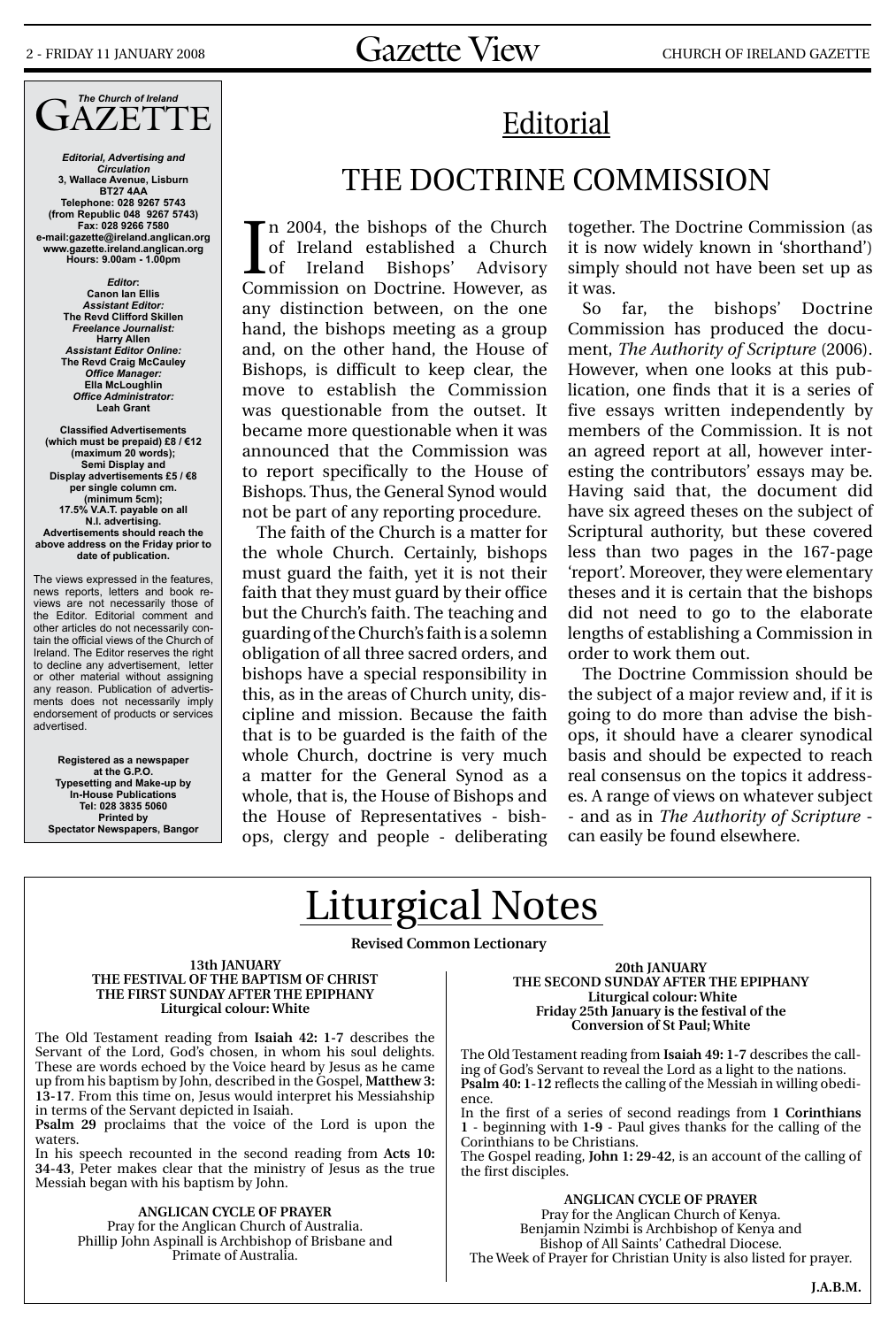# CHURCH OF IRELAND GAZETTE  $\text{Hom}$   $\text{Hom}$   $\text{N}\text{e}$   $\text{N}\text{e}$   $\text{N}\text{e}$   $\text{F}$   $\text{F}$   $\text{F}$   $\text{F}$   $\text{F}$   $\text{F}$   $\text{F}$   $\text{F}$   $\text{F}$   $\text{F}$   $\text{F}$   $\text{F}$   $\text{F}$   $\text{F}$   $\text{F}$   $\text{F}$   $\text{F}$   $\text{F}$

# **Lisburn parishioner and his special chair inspire new children's book**

#### **By Karen Bushby**

young boy with a lifelimiting illness is the star of a new book aimed at giving children a better understanding of disability.

David McCarter, who is nine years old and a parishioner of Christ Church, Lisburn, Diocese of Connor, is the inspiration behind *David and his Wheels go to the Park*, written by his mother, Heather.

Illustrated by Gemma Ramsden, the book was launched shortly before Christmas in Ceara Special School in Lurgan, Co. Armagh, where David is a pupil.

Mrs McCarter, a classroom assistant, wrote the book three years ago. She admitted she never thought that she would see it published; although she had always aspired to become a published writer, she said that it was "absolutely amazing to see your name in print in a bookshop, adding that the launch was "a very special day for David; his dad, Gary; and myself."

She continued: "It was written for children at school to help them better understand how David is and to make them feel that they can come



**Heather McCarter, the author of** *David and his Wheels go to the Park* **(seated right), is pictured at the launch of her book with her son, David, and the Revd Paul Dundas and the Revd Diane Matchett, the rector and curate-assistant respectively of Christ Church, Lisburn.** 

up and speak to David when they see him. I hope to get the book into schools, because in mainstream schools there are children, like David and his friends, who are being bullied because children just don't understand."

She went on to pay tribute to her "brave little boy"

whom she described as her inspiration and her life: "He is the reason this book came about in the first place".

David was born with cerebral palsy and epilepsy and doctors did not expect him to live more than a year. "We know that David is life-limited, but, through this book, he will be remembered forever," his mother said, adding: "I would like to write a series of books, so David can go on adventures here, there and everywhere to show other children that David can do anything; he just needs his wheelchair and a little help."

Damien Wilson, Group Editor of Johnston Publishing (Northern Ireland), publishers of the book, told guests at the launch: "When I first met David, I thought: 'How could I cope?' However, once I got to know the family, I realised they did more than cope; they have a very full life as a family, and this book is just a wee glimpse into that life."

The Revd Paul Dundas, rector of Christ Church, said that David was well-known in the parish, where his father was involved in the Church Lads' Brigade (CLB). "A year ago, the CLB presented some money towards David's wheelchair. On that day, there was not a dry eye in the church, when Heather spoke on behalf of David. He is very much loved," Mr Dundas added.

*(David and his Wheels go to the Park* is available from Easons and other bookshops, price £5.99.)



**Albert Smallwoods (centre) presents a cheque for £4,100 to Bishop Ken Good (right) for children's projects in India. Looking on is the Revd Derek Creighton of the Derry and Raphoe Board of Mission and Unity. The money was raised through donations from friends following Mr Smallwoods' recent visit to India; it will be sent to Bishops' Appeal and distributed through Christian Aid.**



**Pictured at the annual service of the Church of Ireland Men's Society (CIMS) held recently in St Patrick's Cathedral, Armagh, are (from left) Archbishop Alan Harper, Bishop Alan Abernethy (who was commissioned as the CIMS's new chairman), Dean Patrick Rooke and Wilfred Young (CIMS honorary secretary).**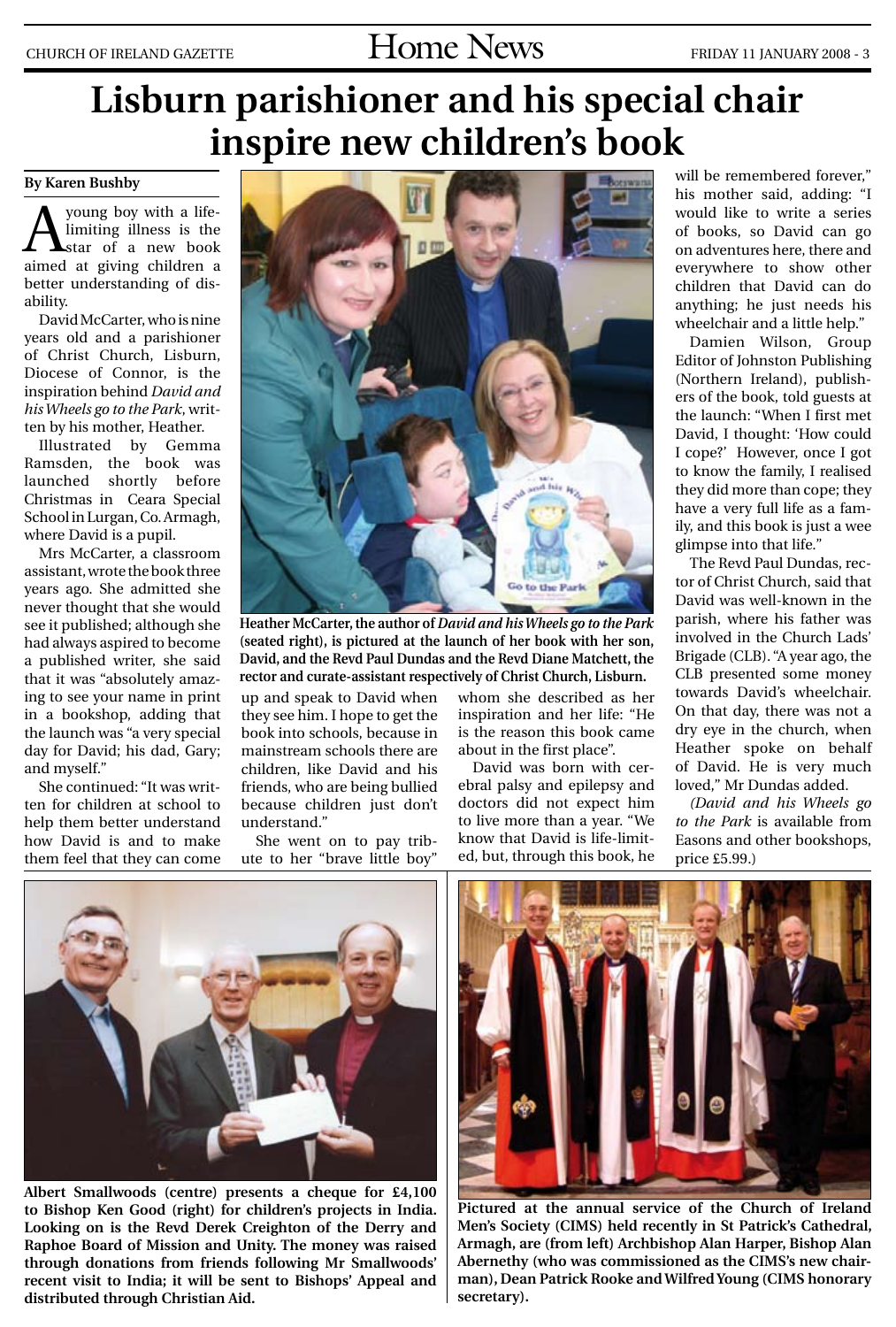# Tribute **The Revd George William Browne**

*The following is an abridged version of the address of the Ven. George Davison at the funeral service of the Revd George Browne in Oughteragh parish church, Ballinamore, Co. Leitrim, on Monday 10th December 2007.*

George Browne was born<br>just over 65 years ago on<br>11th October 1942. He just over 65 years ago on 11th October 1942. He was the eldest child of Samuel and Susan Browne and a source of great joy to them. Along with his sisters, Annie and Margaret, George grew up on the family farm at Corgar, where, indeed, he lived his whole life.

I would like to extend my sympathies to George's wife, Pearl – a tremendous support to him, not only in his ministry but also in every aspect of life for their happy and fulfilling twenty-two years together – to George's sisters and the whole family.

George spent the whole of his education locally here at Oughteragh National School. He was an able boy who loved to read, an interest he was never to lose and he devoured newspapers and books all his life. He obtained a scholarship which would have enabled him to attend Cavan Royal School. However, there was plenty of work to be done on the farm and Sam Browne felt that his son would be better employed working alongside him; so George's lifetime career in farming began at the age of 14.

George took a great interest in the farm, and particularly in his cattle. He was a quiet, gentle sort of a man and he had a great love for the animals which were in his care. That applied equally to all creatures, whether the latest, new-born calf or the family cat or even the pheasant or the pigeon which had begun to visit regularly, because a soft-hearted George could be relied on as a source of food.

He was a good neighbour and a well thought-of member of the community. As in all farming communities, neighbours mean a great deal to one another, and George appreciated the friendship and support of his neigh-



bours and was glad to be able to give a hand in return or to enjoy a chat with them when there was a moment or two to spare. As all of us knew, there was nothing George enjoyed more than a chat and the opportunity to catch up on the latest news!

When he was just 18 years old, George joined the little Orange lodge which met at Corgar. It was the beginning of a lifelong association with the Loyal Orders from which he gained so much in terms of friendship and interest. It goes without saying that he in turn gave a great deal in return, more than we could possibly mention today.

He was Co. Grand Master of the Grand Orange Lodge of Leitrim, a position he had occupied for the last 25 years. In addition, he was also Deputy Grand Master of the Royal Black Institution in Co. Cavan and a Past President of the Apprentice Boys Club in Cavan.

But though he took great pride in these positions, what meant most to him was the opportunities for friendship which he found in the various organisations. He loved to meet with others and he would travel the length of the country to attend a meeting or a service or a parade. I know from speaking to just a few of his friends in the Orders that he will be greatly missed there, as in so many other spheres of life.

George, however, had always something else on his mind. He had, from his earliest days, been a faithful member of this parish. He had been involved in all aspects of its life from Sunday

School to select vestry, and the faith which was nurtured there played such an important part in his life.

George felt the call of God in his life, not only to be a faithful follower, but also to be one who was a preacher of the Good News. It was over 30 years ago that he was first licensed as a lay reader by Bishop Edward Moore and in the years which followed, what service he gave to the parishes of this diocese!

It will not surprise you to know that George reckoned that he had led worship in every parish throughout the length and breadth of the diocese. In difficult days, when clergy were maybe even scarcer than they are now, George Browne would get in his car and drive here, there and everywhere, in fair weather and in storm, to play his part in making sure that the worshipping life of the people continued. His sincere and faithful ministry was appreciated by all.

It was my privilege as Diocesan Director of Ordinands to assist George through the process which led to selection, training and ordination. In this, as in so many other aspects of his life, George was very thorough and we spent many hours together as he prepared for interview, and then worked through coursework and essays, with Pearl sitting in the car outside!

It was with a sense of great fulfilment that George was ordained deacon in Kilmore Cathedral in June 2002. He had done his training placement in Florencecourt with the Revd Mark Watson and after ordination, he went to work alongside the Revd Sue Patterson in the Kildallon and Arva groups, taking over the care of the parishes when Sue moved to be Dean of Killala; latterly, he also worked with the Revd Geoff Wilson in Swanlinbar. And he blossomed! George loved his work as an ordained minister. As the folk in those parishes will vouch, he gave himself tirelessly in their service and in the service of the God who had called him. Like so many of our non-stipendiary clergy, he worked long hours, and gave more of himself than would have been asked or expected, visiting, leading worship and sharing in the work of parish life.

And yet he still had a wider ministry in the diocese: the connections made over the years meant that he was a welcome visitor at harvests and other special occasions. On a personal note, George was a great help to me organising the duty rota for the diocese; on occasions, he would rearrange his own rota to free a reader to help me out, or, indeed, he would help out himself.

I think if I was asked to sum George up in one word it would be 'faithful'. He was so dependable – if he said he would be somewhere or do something, you could be sure that it would happen. And that was what endeared him to so many.

George worked continuously, and he even kept going when his health was not as good as it ought to have been. And yet he was in good form over this last little while – many of you will have been in his company at the senior citizens' party in Carrigallenon last Thursday, or at the Girls' Friendly Society/ Boys' Brigade enrolment in Killeshandra on Friday evening.

His sudden passing the following morning, whilst working on the farm, has sent a shock through us all. What will we do? How will we cope? How do we face the future? Many answers will have to be worked out. George was a small man in stature, but he leaves a big gap in so many places.

George had a strong faith and a strong sense of calling. At this time, when we feel so great a sense of loss, the faith which meant so much to George teaches us that nothing can separate us from the love of God in Christ Jesus and that God is real, present and passionately committed to each one of us.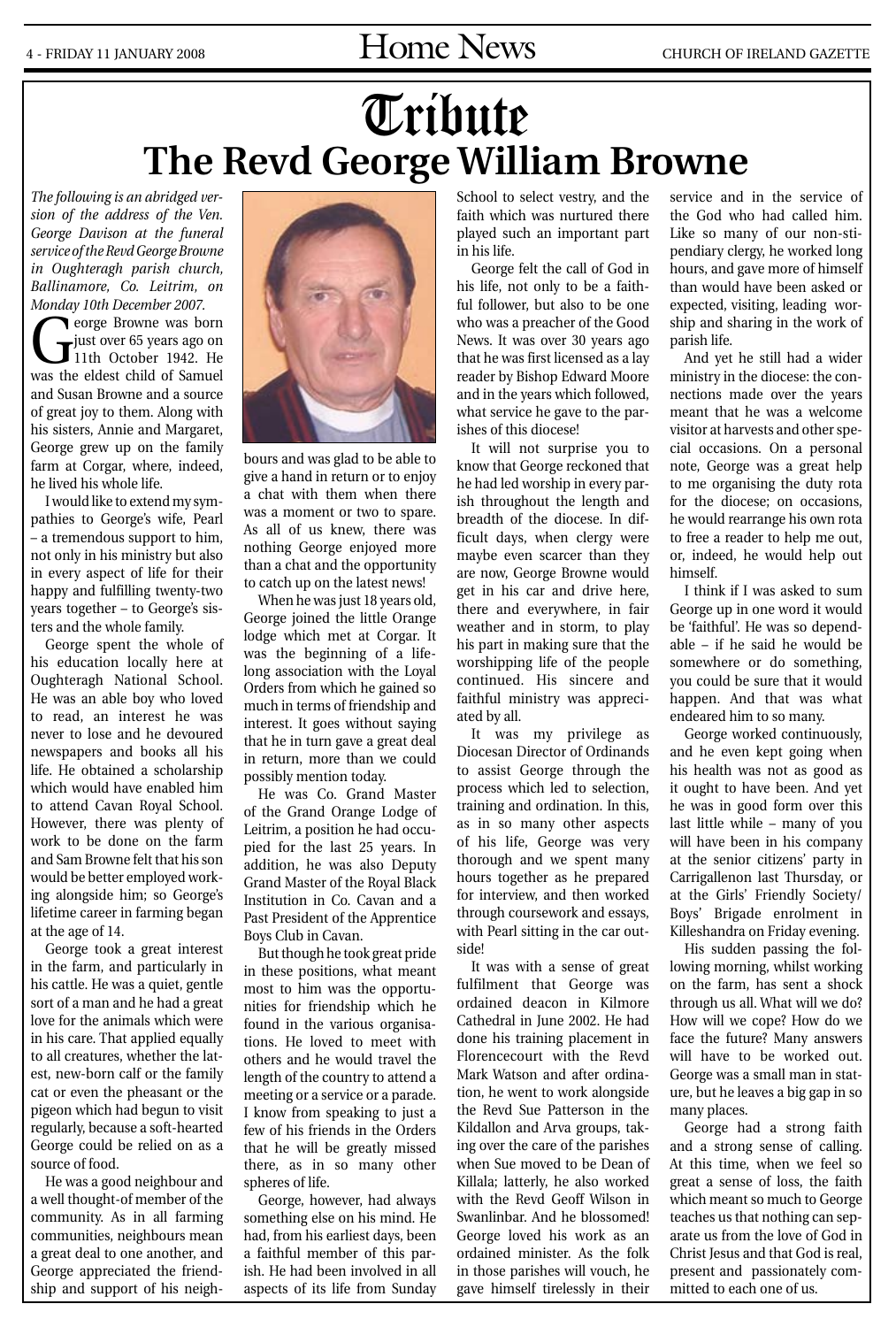# **Christian culture becoming 'a thing of the past' – reaction to first-ever NI religious knowledge survey**

#### **By Karen Jardine**

Evels of religious knowledge in Northern Ireland<br>
are even lower than<br>
in the Benublic of Ireland edge in Northern Ireland are even lower than in the Republic of Ireland, according to a new opinion poll conducted by Millward Brown Ulster on behalf of the Iona Institute, the Evangelical Alliance of Ireland (EAI) and the Evangelical Alliance (Northern Ireland).

The poll, the first-ever conducted on this subject in Northern Ireland, was a follow-up to a similar religious knowledge poll conducted in the Republic of Ireland on behalf of the Iona Institute and the EAI, the results of which were released last April. This found low levels of basic religious knowledge in the population of the Republic of Ireland, especially among young people.

The latest poll allows a comparison between levels of religious knowledge both in the North and South of the country and between Northern Roman Catholics and Northern Protestants.

It found that, contrary to popular belief, Northern Ireland may be less religious

than the South. For example, Church attendance figures in the North were lower than in the South and now this poll showed that levels of religious knowledge were also lower.

The survey found that levels of religious knowledge among Northern and Southern Roman Catholics were roughly the same. However, in general, levels of religious knowledge among Northern Protestants were lower than among Northern Roman Catholics.

Some of the key findings of the new Northern Ireland poll were:

• Only 42 per cent of respondents in the North could say that there were four Gospels (Roman Catholics 52 per cent, Protestants 36 per cent).

• Only 55 per cent of respondents could name the Holy Trinity (Roman Catholics 65 per cent, Protestants 45 per cent).

• Only 60 per cent of respondents could name the first book of the Bible (Roman Catholics 54 per cent, Protestants 68 per cent). This was the one question where Protestants were considerably more likely to know the answer than Roman Catholics).

• Only 31 per cent of respondents could identify Martin Luther as the man who started the Reformation (Roman Catholics 30 per cent, Protestants 32 per cent).

The poll also found a marked difference between the levels of knowledge among younger and older age groups. For example:

• Just 21 per cent of Northern Ireland respondents aged 16-24 could say that there were four Gospels, as against 54 per cent of over-65s.

• Just 17 per cent of respondents in the younger age group could say the First Commandment, as against 46 per cent of the older age group.

Responding to the opinion poll, Stephen Cave, of the Evangelical Alliance (Northern Ireland), said: "The results of this poll throw serious doubt on the claim that we are a 'Christian country'. Overall, the figures are not good, but the drop in knowledge, almost halved within a generation, indicates that the Christian faith is becoming less meaningful to those under 25 years of age.

"The findings present a serious challenge to the Church and those involved in religious education, but it is all too easy to point the finger. Older people of faith must seriously consider how they are passing on what they know to future generations."

Seán Mullan, of the Evangelical Alliance of Ireland, commented: "Following our poll at Easter, this poll again shows that the notion of Ireland, both North and South, being a Christian culture is becoming a thing of the past. The notion that Christianity can be transmitted through the culture from one generation to the next is clearly no longer valid.

"These findings present a challenge to all those who believe that the message of Jesus Christ needs to be heard in Irish society. Communicating that message is not primarily the job of schools or state institutions; it is the job of those who still believe the message."

### **The Friends of the Charles Wood Summer School launched**

#### **By Tanya Fowles**

The Charles Wood<br>
Summer School has<br>
been running success-<br>
fully for the nest 14 years Summer School has fully for the past 14 years.

The objectives of the Summer School are to promote the music of Charles Wood and his association with Armagh; to provide opportunities for people to develop and enhance skills associated with music in worship; and to present programmes of music to the highest achievable standards within both a concert and liturgical context.

Due to the project's long success, a support group – the Friends of the Charles Wood Summer School – has been formed. This will enable



**The Mayor of Armagh, Cllr Charles Rollston (front row, centre), is pictured at a civic reception at the Palace for members of the Charles Wood Summer School committee at the launch of the Friends of the Charles Wood Summer School.**

members to receive advance notice of all events, as well as invitations to receptions and pre-concert talks by the visiting conductor.

The annual subscription is £30 for an individual and £200 for corporate membership.

(Membership forms

are available from the Tourist Information Centre, Armagh, or from members of the Charles Wood Summer School committee.)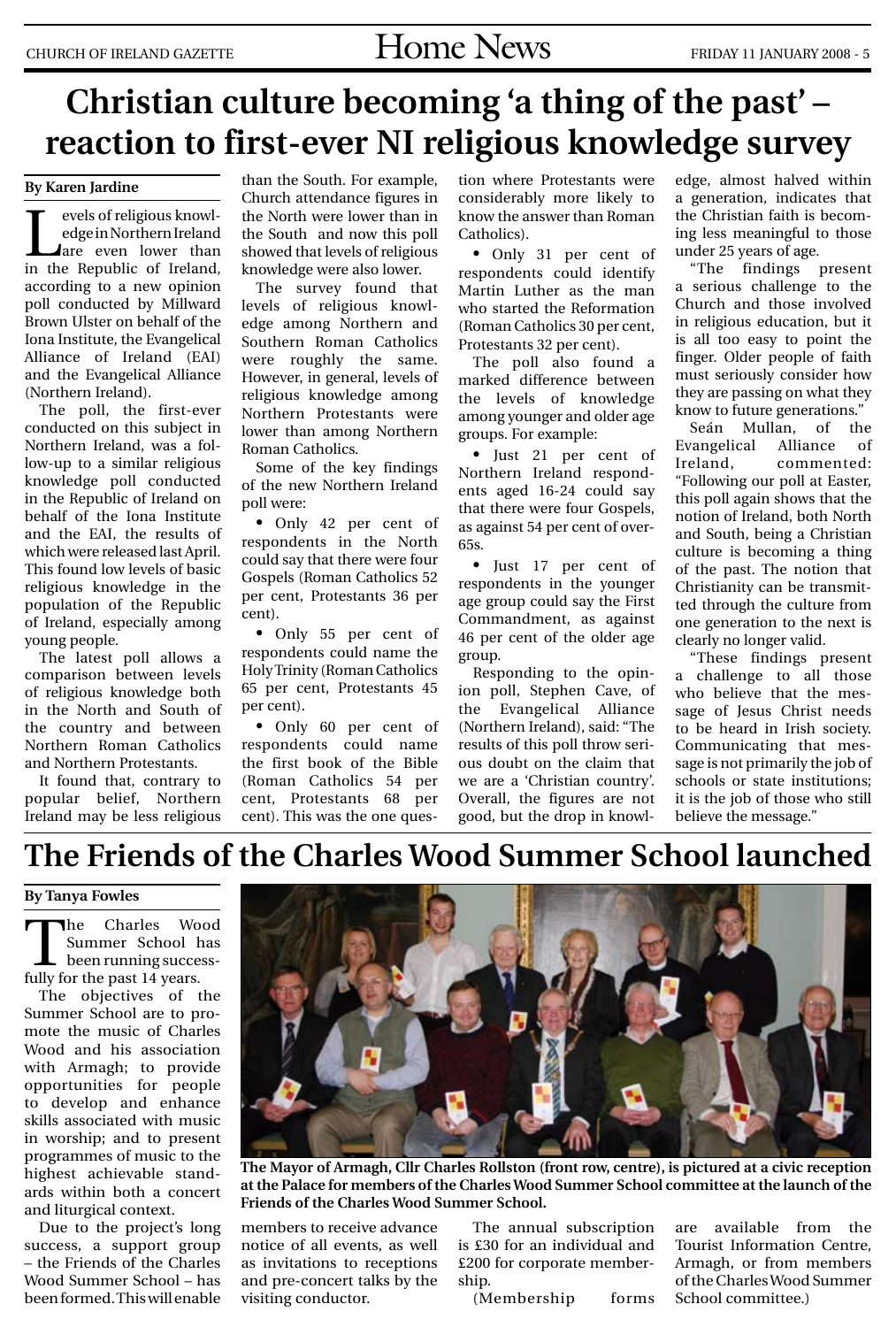# 6 - FRIDAY 11 JANUARY 2008  $Word \, Nerld \, Nerbl$

# **Dr Tutu hopeful for Kenyan peace**



**Archbishop Desmond Tutu**

obel Peace Prize lau-<br>reate Archbishop Archbishop Desmond Tutu says he has great hopes that a peaceful resolution can be reached between Kenyan parties engaged in a violent conflict after presidential elections.

"There is a great deal of hope since the ODM [the opposition Orange Democratic Movement party] and the government have indicated they are open to negotiations, with one strong condition on the part of the government that the violence will have to end first," Dr Tutu told journalists last week.

On the same day, Dr Tutu met President Mwai Kibaki. The former Archbishop of Cape Town said the Kenyan leader had indicated he was ready for a coalition government if the opposition accepted his terms. The violence began after it was announced that Mr Kibaki had won in what was seen as a close vote in the election for president held on 27th December.

The South African cleric arrived in Kenya on 3rd January after a call from Mvume Dandala, a former leader of South Africa's Methodist Church and now General Secretary of the Nairobi-based All Africa Conference of Churches.

Dr Dandala is among Church leaders seeking to play a peacemaking role in the country's conflict.

# **Advertising Christianity**

The Australian Bible Society says a national advertising campaign sponsored by several denominations aims to renew public interest in Christianity.

The campaign uses Internet and television advertisements to support evangelism by local Churches around the nation.

The Roman Catholic Church's first cinema advertising campaign began in 36 cinemas nationally on 6th December with 15-second advertisements screened alongside US comedian Jerry Seinfeld's animated feature, *Bee Movie*. The ads were also to be shown alongside the film adaptation of Ian McEwan's book, *Atonement*, which shows from 26th December, the biggest day of the moviegoing year.

Churches which participate in the campaign host events for their local community under the 'Jesus - All about Life' banner.

"The strength of the campaign is that the more local churches put in, the more they benefit. Our challenge is to get the local Church switched on," said Martin Johnson, communications manager for the campaign, adding: "We want to motivate quiet Christians to share their faith". [ENI]

# **Polish nun's 'dream' recipe**

 $\sum_{\text{up her best cake recipe}}^{\text{Polish num who thought}}$ up her best cake recipe cookery books have become national bestsellers has now released a special DVD containing tips about her culinary masterpieces.

"When I first joined my order, I asked to work in the kitchen," Sister Anastazja Pustelnik, a member of the Roman Catholic Church's Daughters of Divine Love, explained to a recent specially-convened press conference at the Polish Bishops' Conference secretariat.

The nun, whose four rec-

ipe books have already sold 850,000 copies, was speaking at the launch of the *Sister Anastazja's Cookery School*  DVD.

She said she had inherited some recipes from her parents and others from older nuns, but had thought up most of them herself, including the best, 'A Nun's Secret', which came to her in a dream.

"I made the cake in my sleep," Sister Anastazja told journalists. "When I woke up in the morning, I wrote it all down and then cooked it in the kitchen, and it turned out rather nicely." [ENI]

# **Jerusalem Bishop opposes alternative Anglican conference**

The Bishop of Jerusalem<br>
says he has not been<br>
informed of a Holy<br>
Land meeting planned for says he has not been Land meeting planned for June by a group which opposes some Anglicans over their tolerance of homosexuality, adding that he believes it will be divisive for the Anglican Communion.

"Regrettably, I have not been consulted about this planned conference," said Bishop Suheil Dawani in a 3rd January statement. "The first I learned of it was through a press release. We Anglicans who minister here have been left out in the cold."

A group of Anglican leaders who met in Nairobi in December announced they would invite bishops, senior clergy and laity from every province of the Anglican Communion to attend a 15th to 22nd June meeting. Called the Global Anglican Future Conference, it is scheduled for one month ahead of the Lambeth Conference.

"I am deeply troubled that this meeting, of which we had no prior knowledge, will import inter-Anglican conflict into our diocese, which seeks to be a place of welcome for all Anglicans," said

Bishop Dawani.

The conference's website described the meeting as providing "opportunities for fellowship and care for those who have decided not to attend Lambeth".

Canon Chris Sugden, of Anglican Mainstream, attended the Nairobi meeting, at which bishops and others from East and West Africa, Latin America, Australia, Canada and Britain, were present. Canon Sugden told ENI that the conference was not a specific challenge to the Lambeth Conference.

The Jerusalem confer-

ence is a new development threatening the worldwide Anglican Communion following the decision of the US Episcopal Church to consecrate an openly gay divorcee, the Rt Revd Gene Robinson, as Bishop of New Hampshire in 2003.

On 1st January, the Presiding Bishop of the Episcopal Church, the Most Revd Katharine Jefferts Schori, was quoted on BBC radio as saying the Church was "paying the price for honesty over sexuality". [ENI]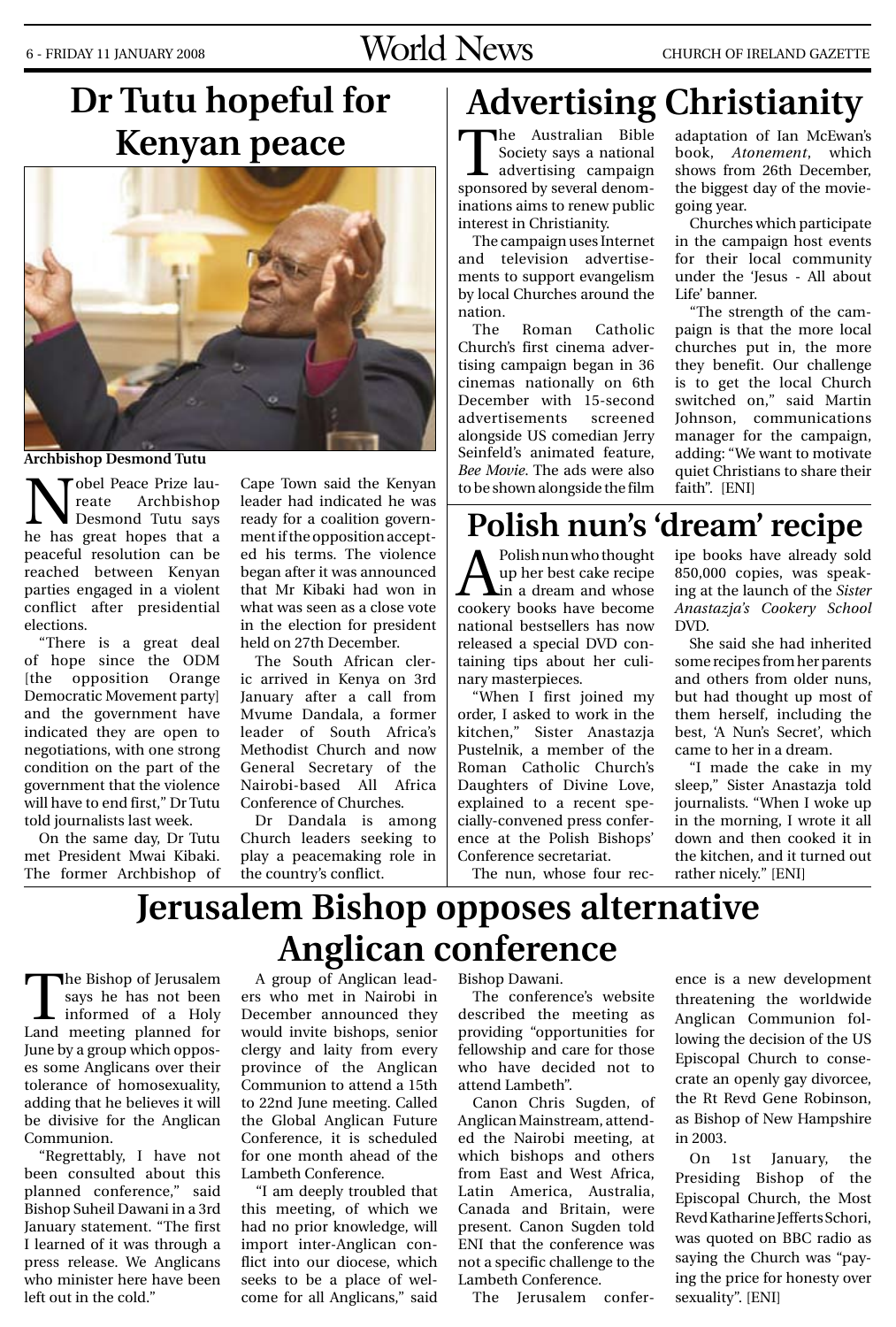# **Bill of Rights plan - political responses to** *Gazette* **editorial**

**At the time of going to press, official comments on the** *Gazette***'s 4th January editorial have been issued by Sinn Fein's Martina Anderson, MLA and the Democratic Unionist Party's Arlene Foster, MLA. The Ulster Unionist Party issued a Party Statement.**

#### **MARTINA ANDERSON, SINN FEIN**

Sinn Fein's Equality and Human Rights spokesperson, Foyle MLA Martina Anderson, said that the *Gazette'*s "negative comments" on the Bill of Rights needed "to be put into perspective from a human rights and equality perspective".

Ms Anderson said there was "no hidden nationalist or republican agenda in seeking a Bill of Rights", and continued: "We are all trying to develop a Bill of Rights that protects the poorest and most vulnerable in our society. We are working with the parties and with civic society to put the legacy of a conflict behind us so that collectively we can bring about a society truly based on respect for human rights and equality for all."

She added: "We would ask people from all sections of our society to reject well-meaning but ultimately destructive views around the Bill of Rights potential and to ensure as

the Bill of Rights consultative process develops that they take ownership of it themselves by expressing their own views and opinions."

#### **ARLENE FOSTER, DUP**

DUP MLA for Fermanagh and South Tyrone and Northern Ireland Executive member, Arlene Foster, welcomed the intervention of the *Gazette* into the debate concerning the proposed Bill of Rights for Northern Ireland.

Mrs Foster said: "This issue has been discussed on the floor of the Northern Ireland Assembly and the combined representatives of the pro-Union community, from across the Unionist spectrum voiced their concerns regarding the process and the personalities involved in the drawing up of a Bill of Rights for the Province. The intervention of the *Church of Ireland Gazette*, a publication not known for making political utterances very often, is reflective of the wider concern that exists within the Unionist community over this issue."

Mrs Foster said there were some individuals involved in the drawing up of the Bill of Rights for Northern Ireland "who seem determined to use the exercise as a Trojan Horse for some of their political demands which have nothing to do with a rights

agenda at all". She added: "Any Bill of Rights must be able to command significant crosscommunity support."

The leading DUP MLA concluded: "The DUP welcomes this timely intervention and hope that those directing the Bill of Rights process will sit up and take notice."

#### **ULSTER UNIONIST PARTY STATEMENT**

"*The Church of Ireland Gazette* has made an important contribution to the debate over suggestions made by some for a Northern Ireland 'Bill of Rights'. That such a respected Church newspaper should draw attention to the grave uncertainty felt by many in our society about Bill of Rights proposals should be a wake-up call to all involved in discussions on the subject.

"As stated by *Gazette* editor, Canon Ellis [BBC interview], Northern Ireland already possesses extensive human rights and equality legislation. Above all, as part of the United Kingdom, the Human Rights Act already gives us a Bill of Rights, securing fundamental rights and liberties for all citizens. To move beyond this in order to enshrine a particular social or economic agenda is incompatible with parliamentary democracy – a point made in the Government's own recent Green Paper on constitutional reform. Elected representatives, not judges, should be taking these decisions because elected representatives, unlike judges, are accountable to the people.

"It is also important to note that the Belfast Agreement does not require any additional Bill of Rights for Northern Ireland beyond the already existing Human Rights Act. The Agreement merely requires that the 'scope' for supplementary rights is considered. After a decade of deliberation and debate, no consensus has been reached on this matter. The case for supplementary rights therefore remains unproven, with significant sections of political opinion and important groups in civil society unconvinced of the need for rights additional to those already enshrined in UK legislation.

"The Ulster Unionist Party has actively participated in the Bill of Rights Forum, ensuring that the concerns shared by a broad swathe of our society in Northern Ireland are robustly raised in the Forum's proceedings. It is very clear from the Forum's deliberations to date that the consensus necessary for extensive supplementary rights (such as previously proposed by the Northern Ireland Human Rights Commission) does not exist."

**• Report, back page**

# Letter to the Editor **– Combating HIV**

A *British Medical Journal* article by five AIDS experts (10/04/04) argued that in Uganda, where HIV in adults fell from 15% to 5% in a decade, each component of the ABC approach (Abstain, Be faithful, use a Condom) was needed. Debate was often polarised between those who emphasised A or C, they said, and B was "the neglected middle child". It seems obvious, but there would be no global AIDS pandemic were it not for multiple sexual partnerships.

Martin O'Connor's article (*Gazette*, 30th November, 2007) focuses on the plight of women who contract HIV from unfaithful husbands. Logic suggests that these husbands have ignored ABC; and that all teenage boys should be taught that such behaviour is morally wrong.

But Martin describes an alternative which "challenges" ABC, preferring SAVE – Safe practices (abstinence, condoms, transfusions), Available medication, Voluntary testing, Empowerment. The crucial "middle child" of marital faithfulness is not just neglected, but abandoned.

Christian Aid's website claims that wives who get HIV from their husbands have been "betrayed by a 20-year-old slogan" - ABC. It claims to be "abandoning ideology in favour of practical, accurate information". HIV is "a virus, not a moral issue". But are there not some dangerous half-truths here (and perhaps a little ideology too)? HIV is a virus, but the spread of HIV by sexual promiscuity is surely a moral issue. These women were not betrayed by ABC, but by their husbands, who ignored ABC. And will SAVE, by preaching 'empowerment' of women but not promoting marital fidelity, not increase the vulnerability of wives? True empowerment of wives comes from teaching their husbands faithfulness.

The components of SAVE do have a place in addressing the AIDS crisis strategically, but the best protection for wives is the stark message for their husbands in a Ugandan poster included in the *BMJ* article: 'Zero Grazing'. That moral message must not be sacrificed on the altar of political correctness. It would be tragic if the remarkably successful ABC were replaced by SAVE rather than being sensibly augmented by it.

**Dermot O'Callaghan 27 Monument Road Hillsborough Co. Down BT26 6HT**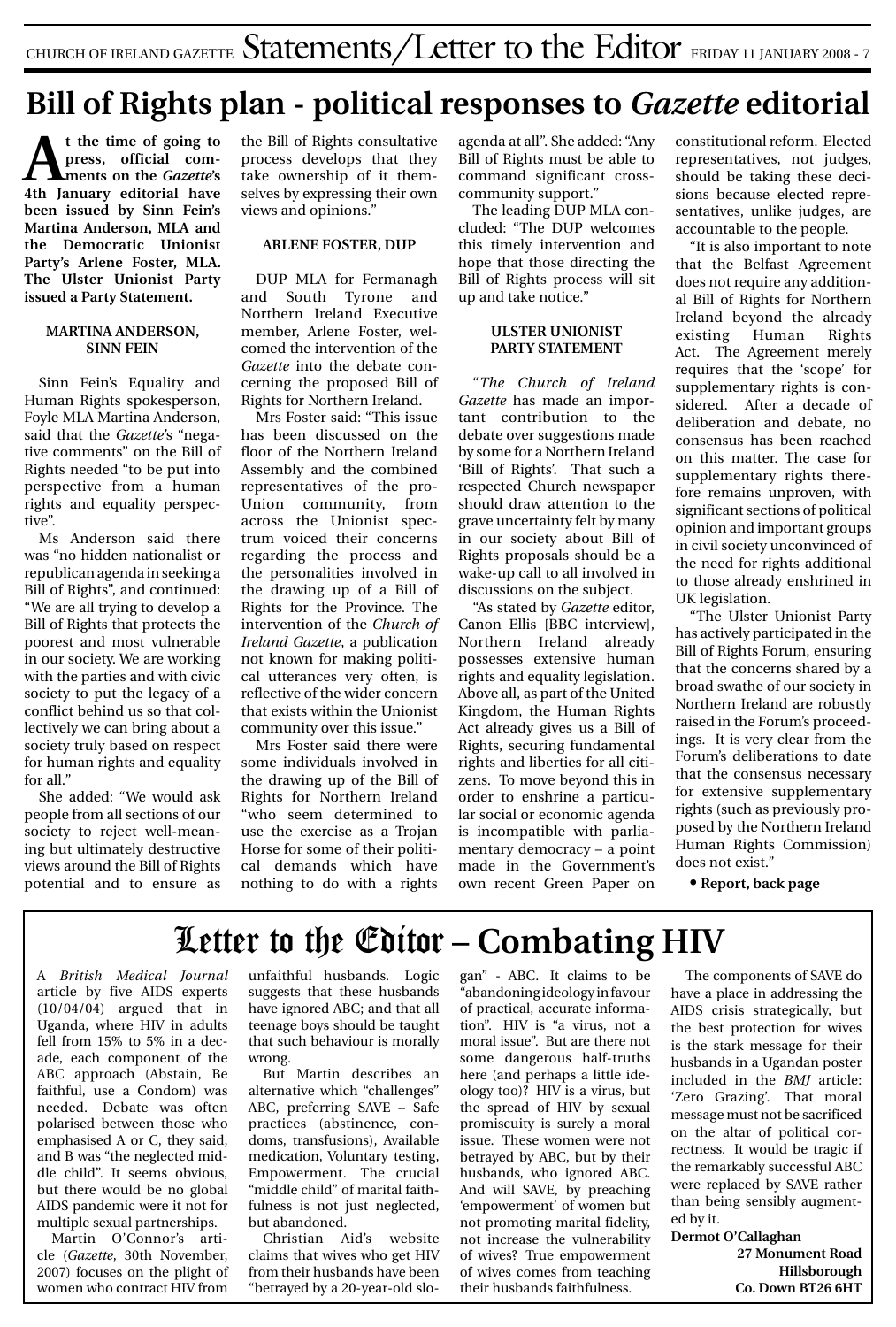

# **Continuity and change**

# Garrett Casey examines the relevance for the Church of Ireland of some of the *recently-released facts and figures on religion from the 2006 Republic of Ireland Census.*

**W** results of the 2006<br>Census in the<br>Republic of Ireland were results of the 2006 Census in the Republic of Ireland were released last year (*Gazette*, 20th April 2007), there was general satisfaction in the Church of Ireland that it (the Church) had bucked the trend since before independence and, as in 2002, had shown an increase in numbers, both actual and as a percentage of the overall population. Considerable interest was also shown in the fact that an increasing proportion of Church of Ireland members were of non-Irish nationality.

Recently, the Central Statistics Office released much more detailed results from the Census on religion which give a snapshot into the Church of Ireland population in a changing and increasingly diverse society.

#### **POPULATION SPREAD - COUNTIES**

Firstly, the new figures show that the growth which was the cause of comment earlier in the year was spread fairly evenly across the country. The numbers describing

themselves as members of the



**Co. Wicklow is the county in the Republic of Ireland with the highest proportion of Church of Ireland members (6.88%).**



**The entrance to St Patrick's church, Greystones, Co. Wicklow. According to the 2006 Census in the Republic of Ireland, Greystones has the highest proportion of Church of Ireland members (9.77%).**

Church of Ireland increased in region (Wicklow, Kildare and every county. The highest percentage growth was in the west where, in counties Galway, Mayo and Roscommon, the Meath) which grew by 1,885, from 16,126 in 2002 to 18,011 in 2006.

As has been the case his-

### *'The numbers describing themselves as members of the Church of Ireland increased in every county'*

Church of Ireland population grew by 18.7% from 2002 to 2006. The largest numerical growth was in the mid-east torically for many years, the Church of Ireland population, while it retains a pres-

ence throughout the country, is slightly more concentrated in the east and the border counties than the population as a whole. Some 58% of the Church of Ireland population lives in Leinster (compared with 54% of the national population) and 10% in the counties of Cavan, Monaghan and Donegal (compared with 6% of the national population).

#### **NATIONALITY**

On the issue of nationality, the Census results flesh out the initial figures released last April. 73% of Church of Ireland members hold Irish citizenThe overwhelming majority of the remainder (19%) holds UK citizenship, a large proportion of whom probably come from Northern Ireland. The next largest nationality among Church of Ireland members is Nigerian (1,404), followed by German (1,156), Lithuanian (578) and South African (537). 2% of the Church of Ireland population in the Republic is from an African country, compared with 0.8% of the population as a whole, according to the Census.

ship or joint Irish citizenship.

#### **POPULATION SPREAD - TOWNS**

According to the report, the town with the largest Church of Ireland presence as a proportion of the popu-

lation is Greystones, Co. Wicklow (9.77% Church of Ireland), followed by Wicklow (5.32%) and Malahide, Co. Dublin (4.74%). Other towns in other parts of the country with substantial Church of Ireland presences include Passage West (3.98%) and Bandon (3.76%), both Co. Cork, and Westport, Co. Mayo (3.67%).

The local authority area with the largest number of Church of Ireland members as a proportion of the population is Wicklow (6.88%), followed by Cavan (6.21%), Dún Laoghaire-Rathdown (5.68%) and Donegal (4.47%). The Census also confirms that the Church of Ireland still has a strong presence in the countryside, with 47% of the Church of Ireland population living in rural areas (48% in 2002), compared with 39% of the national population (40% in 2002).

#### **OCCUPATIONS**

Unsurprisingly, given the

Church of Ireland's strong presence in the countryside, farming features prominently among the occupations in which Church members are managers and professionals)

### *' ... the Church of Ireland population is older, on average, than the population as a whole'*

involved. 9.46% of Church of Ireland members over 15 years of age are farming, fishing or forestry workers, compared with a national average of 4.42%. The Church is also well represented among managers and executives (8.96%), compared with the national average (6.36%).

is significantly underrepresented among the Gardaí and members of the defence forces, with only 0.25% of Church of Ireland members of working age in these fields, compared with 1% nationally. They were also less likely to be working in central or local government (1.44%) than average (2.97%). Unemployment amongst Church of Ireland members is slightly lower than the overall population, at 4.12% com-

pared to 4.45% nationally. Overall, in terms of socioeconomic groups, compared a whole.

### *' ... a lower proportion of Church of Ireland people are single than Roman Catholics'*

with the national population, Church of Ireland members are over-represented in the ABC category (employers,

- 35% compared with 31.8% nationally - and in the I category (farmers) - 7.88% to 3.9% nationally. They are under-Roman Catholics (54.37%). 2.65% of Church of Ireland

members are separated and a similar percentage (2.7%) divorced. The figure for separations and divorces are highest amongst those who said they had no religion (7% separated or divorced).

#### **VOLUNTARY SECTOR**

The 2006 Census also included a new question on participation in voluntary activities in recognition of the importance of this sector in the economy and society. Respondents were asked whether they had participated in voluntary work in a number of categories in the four weeks prior to the date of the Census. The results showed higher than average participation by Church of Ireland mem-

bers, particularly in religious groups, churches, social or charitable organisations. According to the figures, 9.3% of Church of Ireland members aged 15 or over in the Republic of Ireland said they were involved in voluntary work "with a religious group or Church", compared with 4.2%

with a sporting organization (4.77%) than average (5.41%) and marginally less likely to be involved in a political or

cultural organization (1.26%) than average (1.38%).

**CARERS**

The vital role of carers in society was also recognised with a new question in the 2006 Census which asked each person whether or not they had provided regular unpaid personal help to a friend or family member with a longterm illness, health problem or disability. 4.79% of Church of Ireland members over 15 years of age said they had (the national percentage was 4.8%). Interestingly, Church of Ireland carers were mostly female (61%), which was also the case for most other groups surveyed. The exceptions were Muslim carers, who were 62% male, and carers who said they had no religion, who were 53%

#### **CONTINUITY AND CHANGE**

male.

Readers will draw their own conclusions on what these figures represent and their implications. Undoubtedly, as the editorial in the *Church of Ireland Gazette* said when the preliminary figures came out, the large number of immigrants in the country poses profound challenges for both the Church and Irish society as a whole. Other parts of the Census, however, emphasize the continuity of established

nationally. Similarly, 7.4% of Church of Ireland members said they were involved in voluntary work with "a social or charitable organisation", compared with 5.7% nationally. By contrast, Church of Ireland members were less likely to be involved in voluntary work patterns. Perhaps one of the 77 Church of Ireland members of French nationality (according to the Census) might put it thus: *Plus ça change, plus c'est la même chose*.

> *Garrett Casey is Dublin and Glendalough Diocesan Communications Officer.*

of the Church of Ireland population is aged 65 or above, compared with 11.04% of the population as a whole, while 23.8% of the Church of Ireland population is aged 19 or younger, compared with 27.23% of the population as

The differing age structures may explain why a lower proportion of Church of Ireland people are single (47%) than

represented in the DEFG categories (manual, non-manual, semi-skilled and unskilled) - 31.8% to 41.5% nationally.

**AGE**

On the subject of age, the Church of Ireland population is older, on average, than the

By contrast, the Church population as a whole. 14.86% *'73% of Church of Ireland members hold Irish citizenship or joint Irish citizenship'*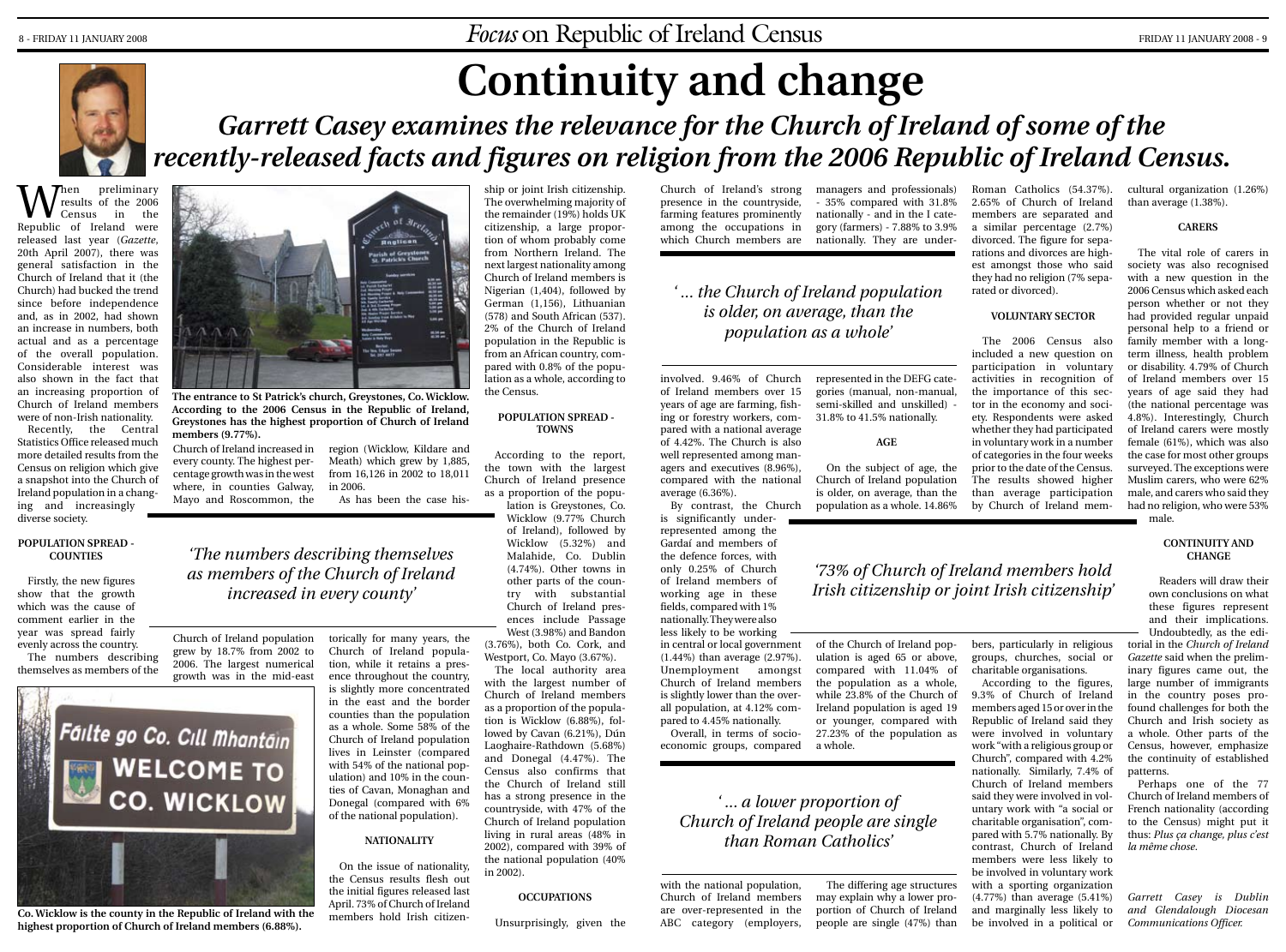**D** *ear Mr Adams,*<br> *It is with regret*<br> *that I tender my*<br> *resignation as Principal of It is with regret resignation as Principal of St David's National School with effect from your receipt of this letter.*

*I am doing this for the good of the school in which I have served for so many happy years.*

*I do not wish to discuss with you my reasons for this decision, and ask you not to try to contact me or visit me.*

*I wish the school well for the future – as I also wish you well in your ministry in St David's.*

*I would ask that you respect my wishes. Yours sincerely, Emily Wilson.*

Tears slipped down Emily's cheeks as she signed the letter and addressed the envelope.

Thirty-seven years was a long time to spend in the one school. Not only a long time, but a lifetime!

Emily had come to St David's National School when it had been just a two-teacher school and she was the assistant.

Over the years, the school had grown and when the principal resigned, she had applied and been appointed as the new principal – all of thirty years ago.

Emily had never married. Her family had been split over 'mixed marriages' and when her brother married a local Roman Catholic girl, her father never spoke to his son again and had never even acknowledged his grandchildren.

The whole episode had broken her mother's heart and had certainly broken her parents' relationship.

And Emily found that it had also affected her relationships with men. Any time she went out with a fellow and found out that he was Roman Catholic, she just backed off. She couldn't help it.



### By Ted Woods

It was then she had begun to drink. It helped her cope with her singleness. It was not by choice that she had remained unmarried, but, having been hurt even by

gencies, when things got really difficult. Like, trying to deal with complaints from demanding parents, of whom there was an increasing number lately.

### *'... she had retreated into herself and consoled herself with alcohol'*

some of her co-religionists – "charming cads" – she had retreated into herself and consoled herself with alcohol.

Not that she had let it interfere with her job as teacher and principal – at least not until now.

She had a bottle of vodka in her desk drawer – locked away with a bottle of mouthwash. But it was only there for emerWhereas in her early days, parents sided with the teachers, now they always sided with their children against the school, however badly their little 'darlings' may have behaved.

But Christmas this year had been very trying. Just before the holidays, she had been notified by the Department of Education and Science that the school was going to have a 'Whole

School Evaluation'. A team of inspectors would arrive and assess every aspect of school life.

Now, it was acknowledged by everyone that Emily ran a good school. Her staff was loyal and the Board of Management was supportive. But it would mean that all the school policies would have to be revised and updated. It was a prospect that filled her with dread – Health and Safety, Admissions – already there were a few appeals in the pipeline – Ethos, Outings, Mobile phones. The list of policies to be revised was endless.

The more she thought about all that would have to be done, the more she panicked and the more she drank.

Her sister had called to see her just after Christmas, but had got no answer. And then she got suspicious as Emily's car was parked outside. And through the glass door she could see post accumulating in the hall. Emily hadn't mentioned she was going away. Her sister went round the back and saw the kitchen in a mess – discarded cups, dirty plates and empty bottles of vodka and whiskey.

Becoming alarmed, she called the police, who broke in and found Emily comatose in bed, with more empty bottles lying everywhere on the floor.

An ambulance had been called and she had been taken to hospital.

And it was from the hospital ward that Emily had written her letter.

School had reopened after the Christmas holidays with no principal. She had contacted no one. Her shame was too great.

The only thing left was to do the honourable thing and resign.

But where she was going to go and what she was going to do when she got out, she hadn't a clue. And it scared her.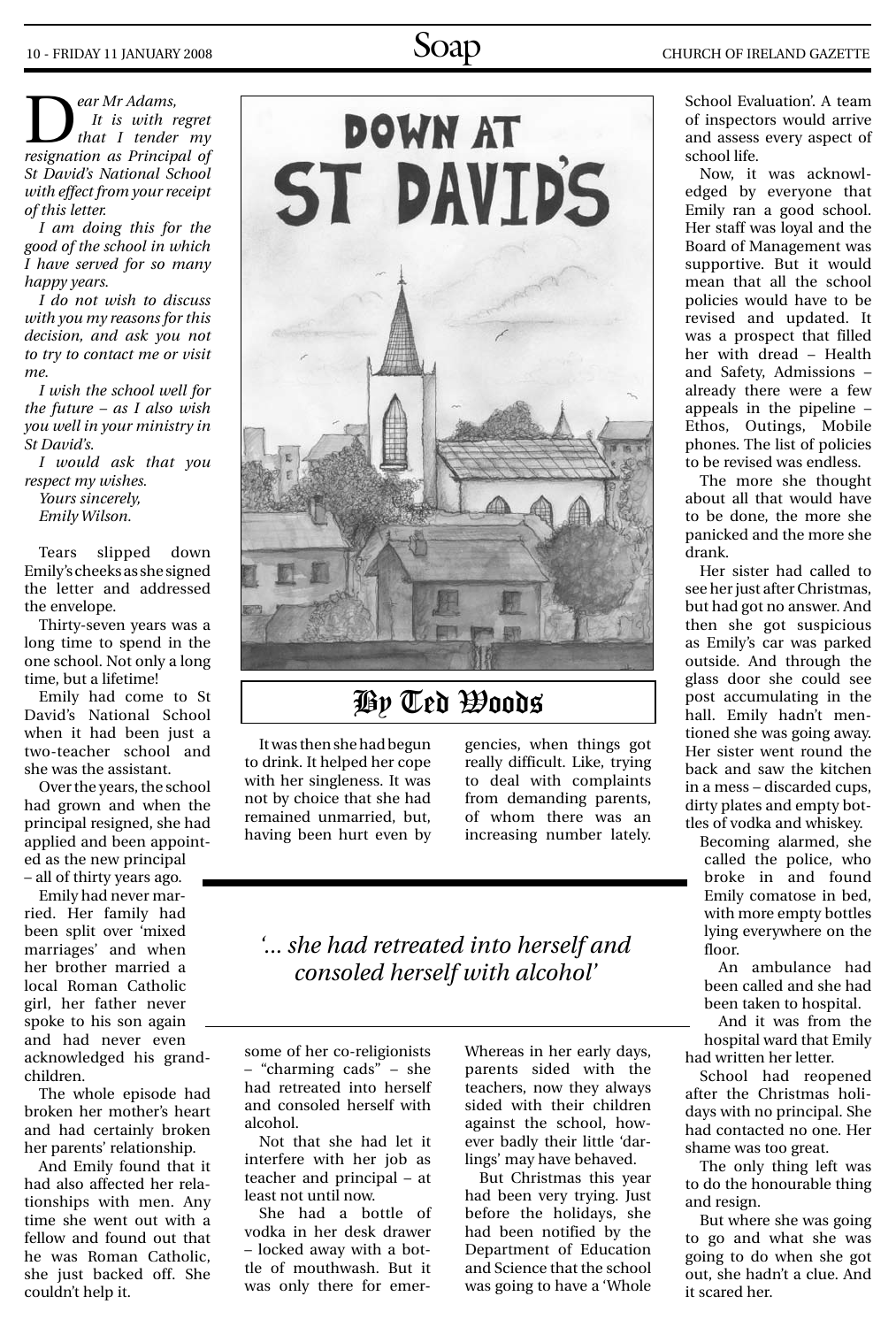# CHURCH OF IRELAND GAZETTE  $\text{By the Book}$  FRIDAY 11 JANUARY 2008 - 11



# **From slavery to freedom**

A few years ago, I had the opportunity to preach at a large,<br>
inner-city church in Sydney.<br>
From memory I think I might have tunity to preach at a large, From memory, I think I might have preached on a passage like Galatians 4, which speaks of our liberation from slavery to sin.

Afterwards, a man came up to speak to me. He had recently been released from prison, after serving a long sentence for a serious crime. He wanted someone to pray with him, because he found life outside of prison so hard. While jail life was in many respects awful, it also had certain benefits.

In jail, life was stable, predictable and comfortable. On the outside, he had to deal with unemployment; find his own accommodation; learn skills like budgeting, shopping and cooking; as well as deal with peo-

ple's attitudes of condemnation. Ironically, prison was a safer and more comfortable environment for him. He didn't really want to go back to prison, but he found it surprisingly difficult to live as a free man.

Paul's message to the Galatian Church is similar. You have been set free – now, don't let yourselves slip back into slavery.

When Paul writes to the Church in Galatia, he does not write as a remote academic theologian, nor does he speak as an authoritarian apostle motivated by a desire to impose his will upon other people. Paul writes as a pastor who passionately and deeply loves his people. The strength of his language comes from the depth of his love for these people.

Their relationship was born in testing times. If I understand Galatians 4: 13 correctly, he means that an illness meant that he stayed some time in Galatia and, therefore, had the opportunity to teach the people there. It sounds like his illness was

something to do with his eyes. The Christians in Galatia reached out to him with compassion in his time of vulnerability. If it were possible, the Galatians would have torn out their eyes and given them to Paul!

At the end of the letter, which Paul has dictated to a scribe, Paul signs his own name, in the large letters which sight-impaired people use. I have often wondered if this visual impairment is the "thorn in his flesh" which he begged the Lord to remove. Certainly, it is a reminder to us of how much the issue of weakness is at the heart of Paul's ministry.

What is striking here is the warmth of Paul's relationship with the Galatian Church. He is clearly a very passionate and loving man. He talks of this Church as his very own child, and himself as its mother. He is

*'It hardly seems patriarchal to remind a group of people that you feel about them like their mammy!'*

> caught up in the throes of childbirth, and he feels the pain of labour as he waits for it to grow into the likeness of Christ.

This is not the only place where Paul uses the language of motherhood to talk about his relationship with a Church. In 1 Thessalonians 2: 7, he also describes himself as a "mother caring for her little children", and then goes on to say that he was like a father who encouraged, comforted and urged the believers on to living godly lives.

It's ironic that Paul, who is so often vilified as patriarchal, is so comfortable in stepping outside gender-based categories to describe his relationships. It hardly seems patriarchal to remind a group of people that you feel about them like their mammy!

The reason Paul is so maternal for the Galatian believers is that he is concerned for them, because they are allowing themselves to fall back into slavery again. They have tasted the freedom and the liberation of the Gospel, but now are in danger of slipping back into slavery.

A group of people have visited the Galatian Church and started teaching beliefs and practices which cut across the Gospel which Paul delivered to it. This group of people say that faith in Jesus is important, but it needs to be supplemented by a range of religious practices which would prove that they are "real Christians". One of these practices is circumcision. Another is "observing special days and months and seasons and years", by which he probably means placing themselves under the Jewish

calendar of festivals and religious observances.

Paul's response may be described as jealous. These people are zealous in their desire to persuade the Galatian Church, but they are actually zeal-

ous in their desire to separate Paul from those he loves. It is as if Paul's little baby is about to be abducted by sinister people of evil intent. His response is not cool and detached, but passionate. He will fight for his children, and seek to remind them of his love, which comes out of a desire for them to know the truth.

Paul's words stand as a challenge to those of us who have responsibility to minister to God's people - would we describe ourselves like mothers who care so much for their children? The message of the Gospel is reflected in the manner in which we minister the Gospel. The message of God's passionate love for his creation comes via the passionate love of those who are called to minister in his name.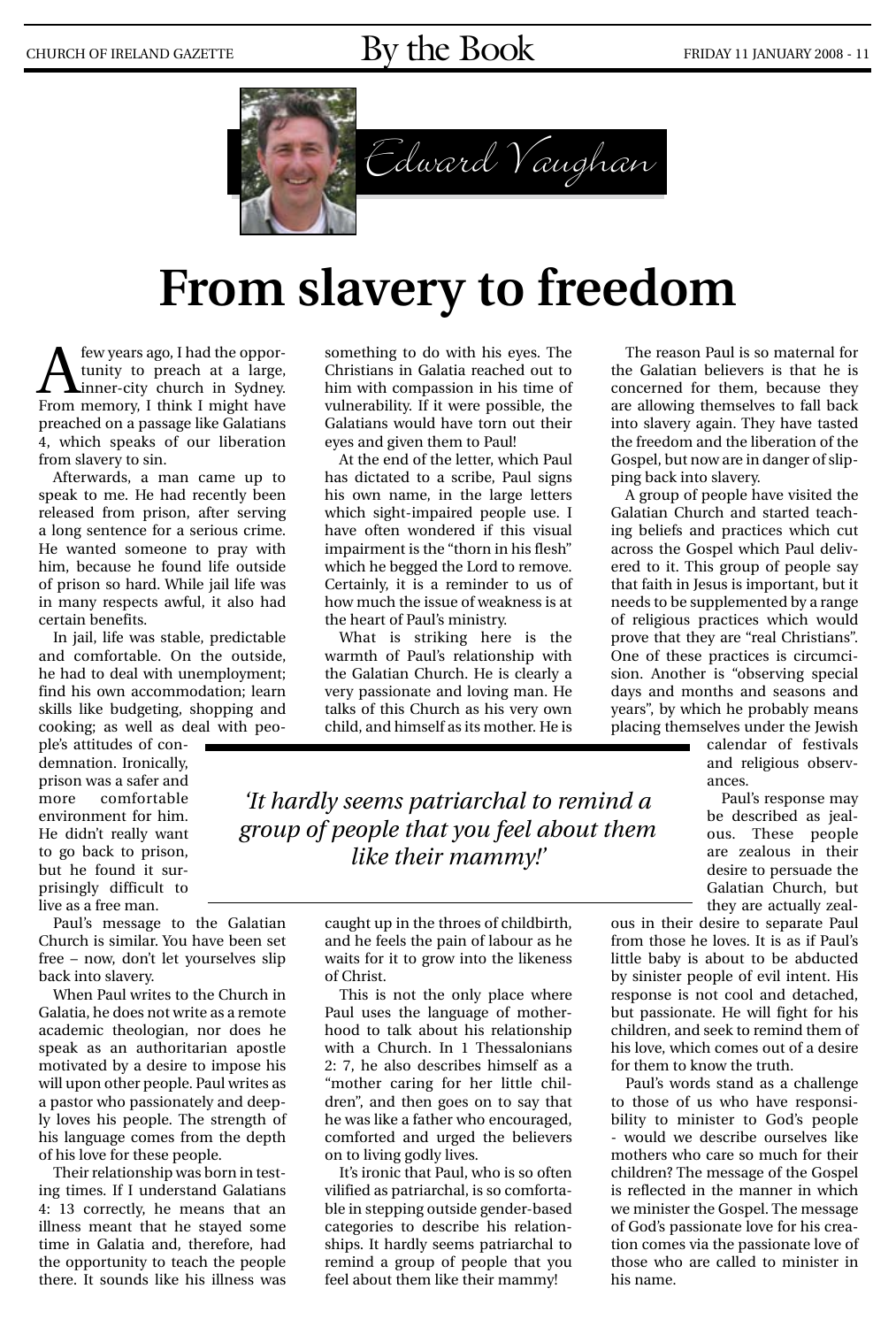# 12 - FRIDAY 11 JANUARY 2008 MUSINGS MUSINGS CHURCH OF IRELAND GAZETTE



# Alison Rooke

# Smile!

"Editor," I said, "I think the time has come for a new photograph for my column. It's been a long time and I expect I look different."

"Fine," he replied graciously, "just send me the new image."

So, as some of you may have noticed, the updated 'me' heads this column. Not, of course, that I have changed much in the past five or six years; some may even say younger looking! And who am I deluding?

Photographs at Christmas time are as much part of the tradition as plum pudding or

brandy sauce. "Just look this way – smile!" Thus, granny clad in new jumper, papa sporting the pink paper hat are

captured for another year. Children on new bicycles, clutching dolls or riding tractors look out from many a family album.

I suspect that each family has one member who is the keen photographer. In our family, it is the cousin who, for more Christmases/weddings/christenings/bigbirthdays and other major occasions than I care to remember, has taken responsibility to record the moment for us.

Periodically throughout the evening/afternoon/ morning, the camera will appear. We will all groan

and she will organise us into groups; formally/informally; up the stairs, around the Christmas tree, by the front door, beneath the mistletoe, beside the flowers; glass in hand, posy in hand, present in hand – oh, we've had it all! And then, over the years, we have had variations on the same theme: the dreaded camcorder suddenly thrust into one's face with the direction to "ignore me and just carry on naturally."

It occurred to me this year that, despite the fact that cousin is always taking photographs, we don't

away merrily, organising us, chastising us and, ultimately, holding us all together. That's when Christmas is at its best in the family context; it's about touching base, grouping, regrouping and then each going out to follow his/her separate path – sure in the support of the family framework.

Not that our 'family' experience was great fun this Christmas. It was a holiday punctuated by illness and, at its worst, by a two-day sojourn in hospital for one member with those dreaded and emotive words 'pneu-

monia' and 'meningitis'. I do not wish to hear the words "I feel sick" from anyone for a very long time. So, not the best of

*'I do not wish to hear the words "I feel sick" from anyone for a very long time'*

> often see the finished product. This she blames on the digital camera; she prefers the 35mm film, she tells me. So do I, for then at least we have something to look at as reward for our labours. She's great this cousin – we love her. We give her a hard time, but she's well able for it. She is the eldest cousin on one side of the family, a teacher – her position sure.

> The rest of us – the sporty one, the practical one, the heedless one (me), the dreamer, the clever one, the boy – we all jockey for position while she snaps

times for us as a family, but infinitely more challenging and sad and terrifying for many others, I know. To tell you the truth, I'm quite glad this year to take down the decorations and consign this one to the memory book.

"Do you remember the Boxing Day we spent in A and E?", we might say in the future. And, yes, I'll remember it clearly, very clearly.

Despite it all, of course, cousin managed to capture a few of the more agreeable moments.

"Come on, smile ... thank you."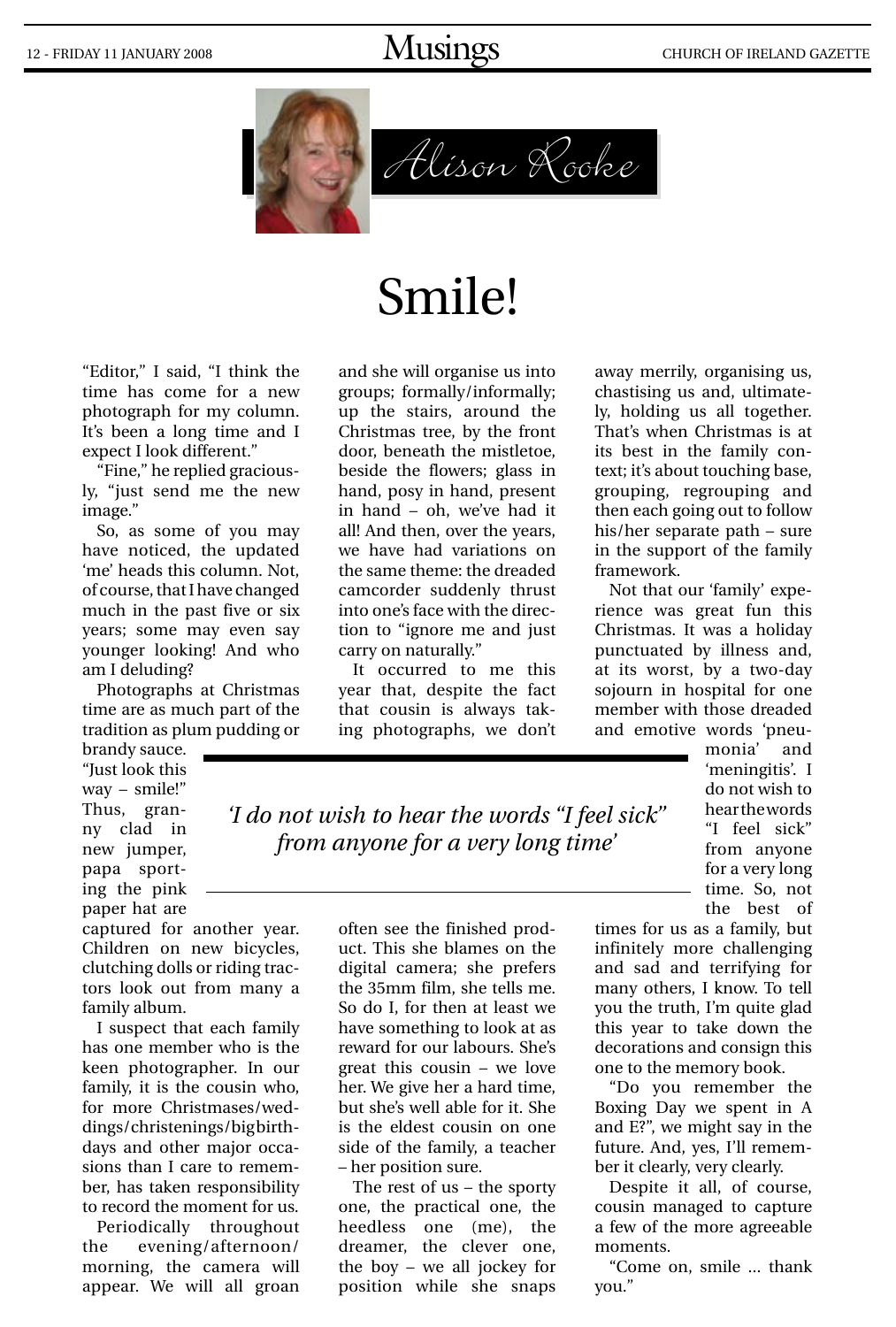# CHURCH OF IRELAND GAZETTE  $\text{Book} \text{ Revieurs}$  FRIDAY 11 JANUARY 2008 - 13

#### **THOMAS MERTON, MASTER OF ATTENTION Author: Robert Waldron Publisher: Darton, Longman & Todd; pp.144**

My son has just completed his M.A. on 'The Photographic Image'. Two things usually happen when I mention this to anyone: first, I bumble out some attempted explanation as to what he is up to; the other is that the person to whom I am talking usually asks: "What sort of a job will he get with that?", the implication being that this is jolly interesting, but is he not really wasting his time!



From now on, I shall refer people to this book, *Thomas Merton, Master of Attention*, and especially to the chapter on 'The Camera and the Contemplative Eye'. What I find attractive in this book is not only that Merton's brilliance and inner-sight are revealed, but that its analysis is undertaken by another brilliant mind that of the author, Robert Waldron.

This is a book of less than one hundred pages, but we are led through a superb analysis of the attentive genius of Simone Weil compared with Thomas Merton, and are called upon to live the contrasting turmoils and joys of a contemplative search for God. Some may find

the abstract and inclusive character of the search as missing the tread of their own path, but others will find themselves in the company of old friends poets, photographers, artists of east and west and all woven throughout by someone who himself understands how fragile and transitory are life and beauty.

This is a book which links the mind and the heart, as a soul seeks for God in all the experience of life. It just might lead the intellectual sceptic back to a living faith.

**John Mann**

#### **RESURRECTION Author: Alistair McGrath Publisher: SPCK; pp.87 Price: £10.99**

This is a strange little book, strange and powerful.

Strange, because physically it would not look out of place in the Children's section of the bookshop – glossy, hard cover, glossy pages, square format (eight inches square). It is short – of its 87 pages, only 58 are actual text; the rest is illustration or left artistically blank.

But it is also powerful, a profound meditation on the meaning and impact of the resurrection, expressed simply, clearly and beautifully. The author goes to the heart of the resurrection, allowing the original novelty and strangeness of it all to shine through, as it has personally for him in relatively recent times. He makes an eloquent plea that, regardless of the centuries of pious overlay, we allow ourselves to be taken by surprise once again.

Alistair McGrath is a scholar – he is Professor of Historical Theology at Oxford. But his is not an academic book; neither is it a conventionally devotional book. It is a wonderful mixture of all sorts of

things, allowing art, poetry, Scripture and personal experience all to speak. And it isn't really a meditation either, not in any conventional sense, in that it lacks the dreamy quality so often associated with meditation. He speaks with admirable clarity and simplicity, making this one of the most pleasurably readable books which I have come across in a long while. He speaks, dare I say it, with authority, authenticity and grace.

Maybe this is a new sort of book, joyfully defying category. And it is wonderful. For anyone who wants to get closer to the resurrection, both as an historical event and as a present reality, it would be hard to better. I really can't recommend it highly enough.

**Timothy Kinahan**

**ARRIVALS AND DEPARTURES - THE RESTLESS WORLD OF HENRI NOUWEN Editor: Michael Ford Publisher: Darton, Longman & Todd; pp.144**

This is an unusual book, struggling with the contradictions apparent in the pursuit of the truth which God wills us to find and learn.

It is sub-titled *The Restless World of Henri Nouwen* and through it we are introduced to the first and fundamental contra-



Edited by Michael Ford

diction of the book, which lies in the driven, restless nature of Henri Nouwen himself, seeking the still centre of God - or, better, his still centre where he may experience the presence of God.

Taking examples of frenzied travel all over the globe undertaken by Henri Nouwen, and reflected in several of his books, the editor, Michael Ford, makes us face the dehumanising effects of technological thought - as opposed to reflective thought. It is a short book and can do little more than skilfully pose the questions arising from challenging situations in which Henri Nouwen has found himself, but nevertheless the questions do hang there, enticing our answers and response.

The paradoxes are in the nature of God's work within us and amongst us, drawing us to consider what is real and meaningful in human existence: "God is the God who continues to offer us life wherever and whenever death threatens"; "Why do human beings learn so much, so soon about technology, and so little, so late about loving one another?"; "No mask can make people happy. Happiness must come from within ..." There are contrasts presented to us also between the freedom of international travel, with its expansion of our experience and knowledge, and the risk and constraint highlighted by security demands - which suggest that we may experience exhilaration and fear on the same journey.

Michael Ford could have gone on to discuss for the reader the nature of 'Sabbath' - a subject which keeps cropping up when Christians, reflecting on Scripture, are searching for a balance to their lives. The next Henri Nouwen compilation perhaps?

**John Mann**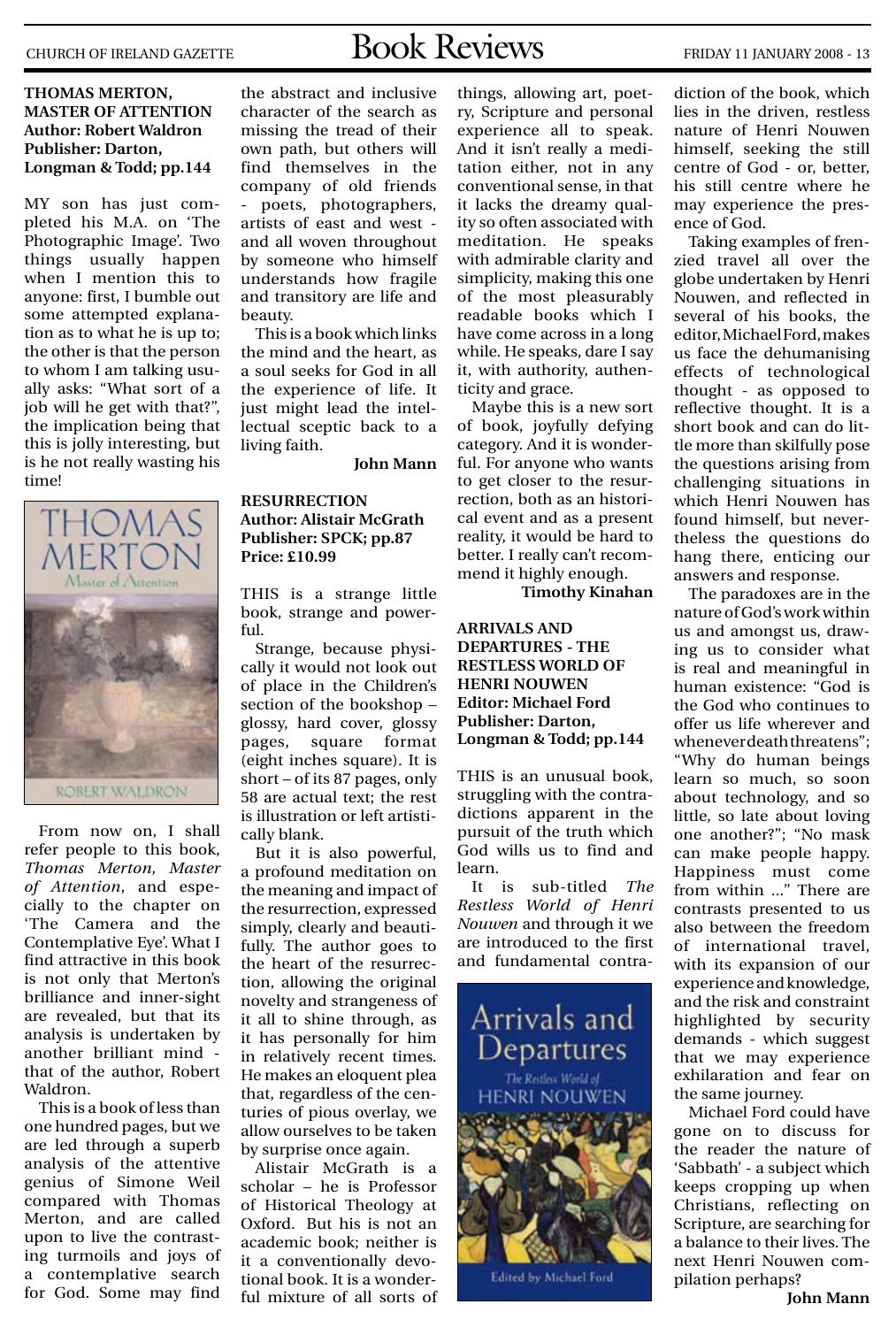# 14 - FRIDAY 11 JANUARY 2008 Advertising CHURCH OF IRELAND GAZETTE

**FLORIDA:** 4-bedroom villa with private pool. Also 4-bedroom condominium. Close to Disney parks. Tel. Jennifer 028 4372 2050. Web: www.floridasunbreaks.co.uk.

**HOLIDAY SUPPLY:** Episcopal priest Chaplain at St Stephen's and St Agnes school in suburb of Washington DC, seeking summer duty in Ireland this summer, will take care of own flights etc. Email: scavanaugh@sssas.org.



We are looking for an Office Administrator at the *Gazette* office, 3 Wallace Avenue, Lisburn. Eighteen hours per week (Monday-Thursday, 9.00am - 1.30pm). The post involves the management of accounts and general office administration, including the administration of emails and responding to enquiries from the public. Experience in book-keeping, payroll and VAT is essential. Must be IT proficient, familiar with Church of Ireland structures and in sympathy with the ethos of this Anglican weekly newspaper.

*For a job description and application form, please contact:*  **The Office Manager, Mrs Ella McLoughlin,**  *The Church of Ireland Gazette***, 3 Wallace Avenue, Lisburn BT27 4AA, or by email: advertising@gazette.ireland.anglican.org, or tel. 9267 5743.**

**Closing date for applications is Friday 25th January 2008.**

DIOCESE of Down & Dromore



#### **The Down Group of Parishes**

A recently formed Group of Parishes based around Down Parish Church in Downpatrick with a membership of 225 families seek

**Closing Date**  for applications: **31st January 2008.** 

#### **RECTOR**

The people of the Parish want to

- develop and deepen their faith.
- maintain good community
- relations.
- look beyond themselves to the needs of the wider world.

Modern rectory available.

**Address details**:

The Bishop of Down and Dromore, Church of Ireland House, 61-67 Donegall Street, Belfast, BT1 2QH.

**Please mark envelope 'Parish Vacancy'** 

**JIM BROWN, LLCM(TD):** Correspondence Teacher of Professional Singing, 14 Brownhill Meadows, Irvinestown BT94 1DW. Mobile: 07854 407601. Licentiate, London College of Music (Teacher's Diploma).

**WANTED - OLD AND SECONDHAND BOOKS:** Theology, Church history, Bible commentaries, Irish interest, etc. Good prices paid for libraries and smaller lots. Will travel to collect. Phone John Gowan, 028 6634 1239, or fax. 028 6634 1844.



**AN EVENING OF MUSIC IN LISBURN CATHEDRAL**

**new irish arts**

**presents THE NEW IRISH CHAMBER CHOIR AND BAND SATURDAY 19th JANUARY 2008, 7.30pm TICKETS AVAILABLE ON THE NIGHT OR tel. 028 9260 2400.**

#### A coach tour (8 days)

will depart from Dungannon, Co. Tyrone, to Dublin airport to attend the Oberammergau Passion Play, Southern Germany, in May 2010 and to holiday in Austria afterwards.

*For further details, contact:* **Heather Montgomery, 1 Tirelugan Road, Aughnacloy, Co. Tyrone BT69 6DB, N. Ireland. Tel. 028 8555 7473; Mob. 07761 956759. Email: heather\_janemontgomery@hotmail.com Please book NOW, as first deposit is due January 2008.**

# **THE ADELAIDE HOSPITAL SOCIETY**

depends upon **your** support.

An Adelaide tradition of nursing care from the time of Florence Nightingale

A bequest to **The Adelaide Hospital Society** will make possible the future progress of the famous **Adelaide School of Nursing** - the national centre for nursing training for candidates from the Protestant community.

### **THE ADELAIDE HOSPITAL SOCIETY**

guarantees that the Adelaide medical tradition will flourish in the future.



*Write or phone for brochure, forms for bequests and details to:*

**The Director, The Adelaide Hospital Society, The Adelaide & Meath Hospital, Tallaght, DUBLIN 24 Tel: (01) 4142071 or (01) 4142072 Fax: (01) 4142070**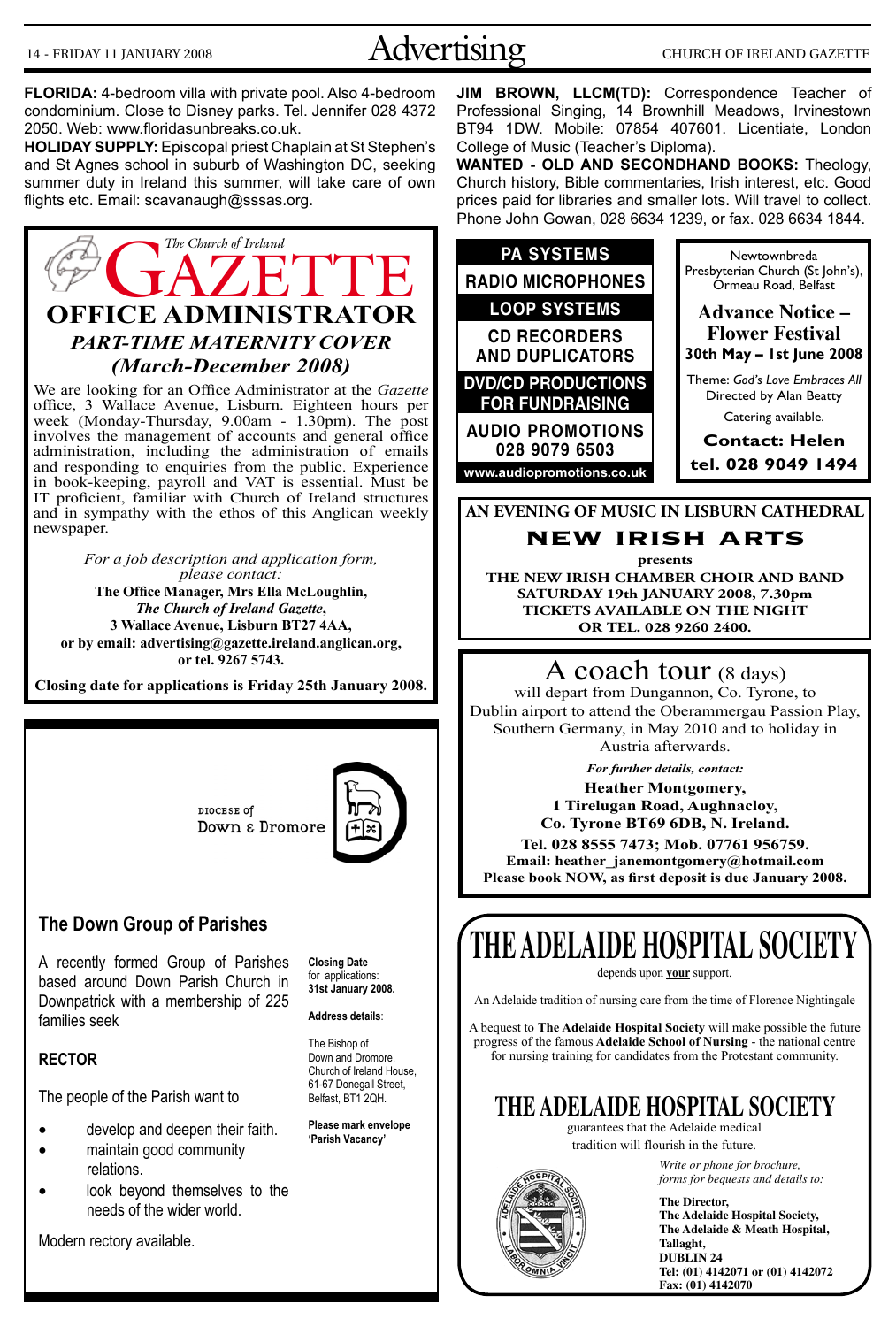# CHURCH OF IRELAND GAZETTE  $\overline{\text{Advertising}}$  FRIDAY 11 JANUARY 2008 - 15

### **DIOCESE OF LEIGHLIN DUNLECKNEY GROUP (Dunleckney, Nurney, Lorum, Killedmond)**

Applications are invited for the incumbency of this lovely, scenic, urban/rural parish which will shortly be vacant.

There are four churches, all in excellent repair and condition, and a parish hall.

Modern, two-storey, four-bedroom rectory (with oil-fired central heating and requisite fittings) in Bagenalstown, Co. Carlow.

Four-teacher National School (with secure numbers), with Kilkenny College (secondary) convenient.

There are also two local secondary schools and many opportunities for involvement in the town life of Bagenalstown.

Bagenalstown is a growing town with considerable pastoral potential linked to Dublin by a commuter rail service.

**Further details may be obtained from: The Archdeacon of Cashel and Ossory, The Rectory, Rathdowney, Co. Laois. Tel. 0505 46311 Fax. 0505 46540**

### **RECTOR THE SCOTTISH EPISCOPAL CHURCH Diocese of St Andrews, Dunkeld and Dunblane**

#### **Holy Trinity Dunfermline with St Margaret's Rosyth, Fife**

We are looking to appoint a prayerful, faithful priest, pastor and teacher who will help us meet the challenges and opportunities which face us as congregations in a rapidly-expanding area of West Fife.

The rector is based in Dunfermline, an attractive city which has its history in early Christianity. The population of both Dunfermline and Rosyth is fast-growing, presenting many possibilities for ministry and outreach. It has good travel links to the rest of Scotland and to Edinburgh airport.

There is an attractive, modern rectory and local schools are within walking distance.

**Information, including profiles and an application form, can be obtained from: Fay Cuthbertson, 10 Scotland Drive, Dunfermline KY12 7SY, or by email: fay.cuthbertson@btopenworld.com.** 

**Closing date for applications is 22nd February 2008. Interviews will take place on 14th March 2008 in Dunfermline.**

# A gift in your will would mean so much to us ...



At Northern Ireland Hospice Care we provide care for adults and children with life-limiting and life-threatening illnesses and support their families at a difficult time. As a local charity we rely upon the support of local people here in Northern Ireland. We need that support to keep going. The work that we do simply couldn't happen without it.

We are especially indebted to those very generous people who leave us a gift in<br>their will. Without these very special gifts, our future, and the care we provide for thousands of people every year would not be secure. So no matter how small or large your legacy gift is, it will make a real difference to the lives of our patients and families. (Eileen Kelly, Ward Manager)

We've been caring for patients and their families for over 20 years. A gift in your will can help us make sure we can say the same in another 20 years.



Newtownabbey. **BT36 6WB** (028) 90 781 836 It's a special way of caring

Head Office 18 O'Neill Road,

www.nihospicecare.com

Charity No. X.N. 45696



**The Girls' Friendly Society, 36 Upper Leeson Street, Dublin 4.**

## **Vacancy Central Secretary**

The Girls' Friendly Society wishes to appoint a suitably qualified office administrator to the organisation. This will be a busy and varied role which will require a bright, friendly and flexible individual.

Good all-round secretarial experience, coupled with excellent computer literacy, including Microsoft Office and SAGE, are key requirements. The ability to work on one's own initiative, as well as integrating with a small team, are also prerequisites. A knowledge of the Church of Ireland ethos would be desirable. The position is part-time, 20-25 hours per week. Occasional Saturday work will be required.

Closing date for the receipt of applications is Thursday 17th January 2008, and should be forwarded to The Central President, GFS House, 36 Upper Leeson Street, Dublin 4, or emailed to: florence@girlsfriendlysociety.ie.